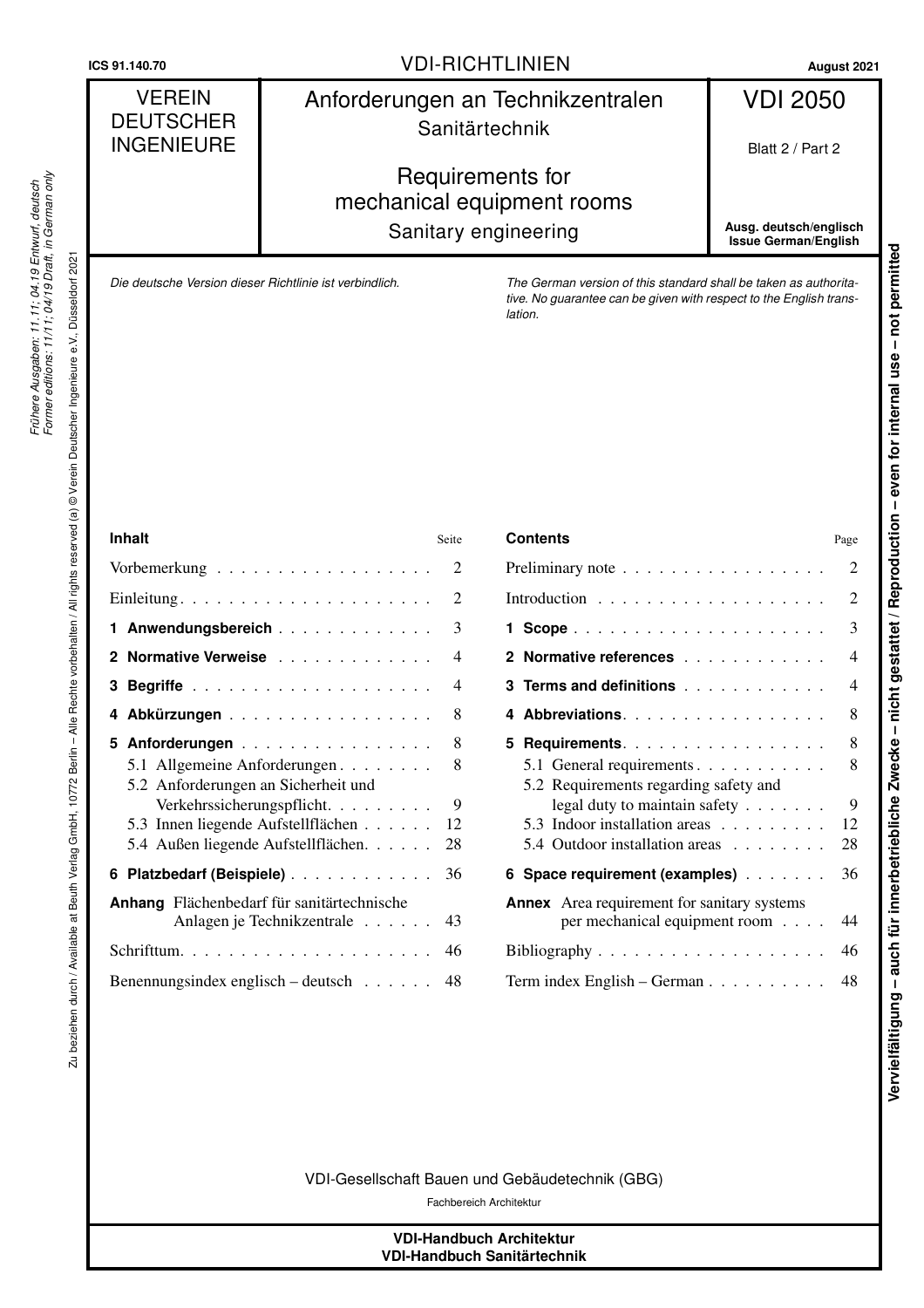#### <span id="page-1-0"></span>**Vorbemerkung**

Der Inhalt dieser Richtlinie ist entstanden unter Beachtung der Vorgaben und Empfehlungen der Richtlinie VDI 1000.

Alle Rechte, insbesondere die des Nachdrucks, der Fotokopie, der elektronischen Verwendung und der Übersetzung, jeweils auszugsweise oder vollständig, sind vorbehalten.

Die Nutzung dieser Richtlinie ist unter Wahrung des Urheberrechts und unter Beachtung der Lizenzbedingungen (www.vdi.de/richtlinien), die in den VDI-Merkblättern geregelt sind, möglich.

Allen, die ehrenamtlich an der Erarbeitung dieser VDI-Richtlinie mitgewirkt haben, sei gedankt.

#### <span id="page-1-1"></span>**Einleitung**

Die Richtlinienreihe VDI 2050 besteht aus folgenden Blättern:

- Blatt 1 Technische Grundlagen für Planung und Ausführung
- Blatt 1.1 Platzbedarf für Installationsschächte
- **Blatt 2** Sanitärtechnik
- Blatt 3 Wärme-/Heiztechnik
- Blatt 4 Raumlufttechnik
- Blatt 5 Elektrotechnik

Eine Liste der aktuell verfügbaren und in Bearbeitung befindlichen Blätter dieser Richtlinienreihe sowie gegebenenfalls zusätzliche Informationen sind im Internet abrufbar unter www.vdi.de/2050.

Die sanitärtechnischen Anlagen werden nach DIN 276 wie folgt gegliedert

- 410 Sanitärtechnik
- 411 Abwasseranlagen
- 412 Wasseranlagen
- 413 Gasanlagen
- 419 Sonstiges, z.B. Staubsauganlagen
- 475 Feuerlöschanlagen

Diese Richtlinie soll gesammelte Erfahrungen vermitteln und als Regel der Technik zu praxisgerechten Problemlösungen führen. Der Platzbedarf für die beschriebenen sanitärtechnischen Einrichtungen ist beispielhaft grafisch bzw. tabellarisch dargestellt und als Anhaltswert zu sehen. Die Darstellungen berücksichtigen teilweise einen Toleranzbereich von ±5 %.

Zur Sicherstellung der betriebswirtschaftlichen Errichtung und des hygienebewussten Betreibens und Instandhaltens von sanitärtechnischen Anlagen unter Beachtung der gesetzlichen Bestimmungen und der Richtlinie VDI 6023 Blatt 1 ist das frühzeitige Festlegen der hierfür erforderlichen Flächen für Technikzentralen und Installationsbereiche notwendig.

#### <span id="page-1-2"></span>**Preliminary note**

The content of this standard has been developed in strict accordance with the requirements and recommendations of the standard VDI 1000.

All rights are reserved, including those of reprinting, reproduction (photocopying, micro copying), storage in data processing systems and translation, either of the full text or of extracts.

The use of this standard without infringement of copyright is permitted subject to the licensing conditions specified in the VDI Notices (www.vdi.de/richtlinien).

We wish to express our gratitude to all honorary contributors to this standard.

### <span id="page-1-3"></span>**Introduction**

The series of standards VDI 2050 comprises the following parts:

- Part 1 Technical bases for planning and execution
- Part 1.1 Space for service shafts
- **Part 2** Sanitary engineering
- Part 3 Heating systems
- Part 4 Ventilation and air-conditioning
- Part 5 Electrical engineering

A catalogue of all available parts of this series of standards and those in preparation as well as further information, if applicable, can be accessed on the Internet at www.vdi.de/2050.

According to DIN 276, sanitary systems are classified as follows:

- 410 Sanitary engineering
- 411 Wastewater systems
- 412 Water installations
- 413 Gas installations
- 419 Other, e.g. vacuum cleaning systems
- 475 Fire-extinguishing systems

This standard seeks to make collected experience available to all and, being a rule of technology, is intended to lead to practical problem solutions. The space requirement for examples of the sanitary equipment described is shown graphically or in tables and in terms of guide values. Some of the illustrations take into account a tolerance range of  $\pm 5\%$ .

To ensure economic installation and hygiene-minded operating and maintenance of sanitary systems, taking into account legal provisions and the standard VDI 6023 Part 1, the respective area requirements for mechanical equipment rooms and installation areas must be specified at an early stage.